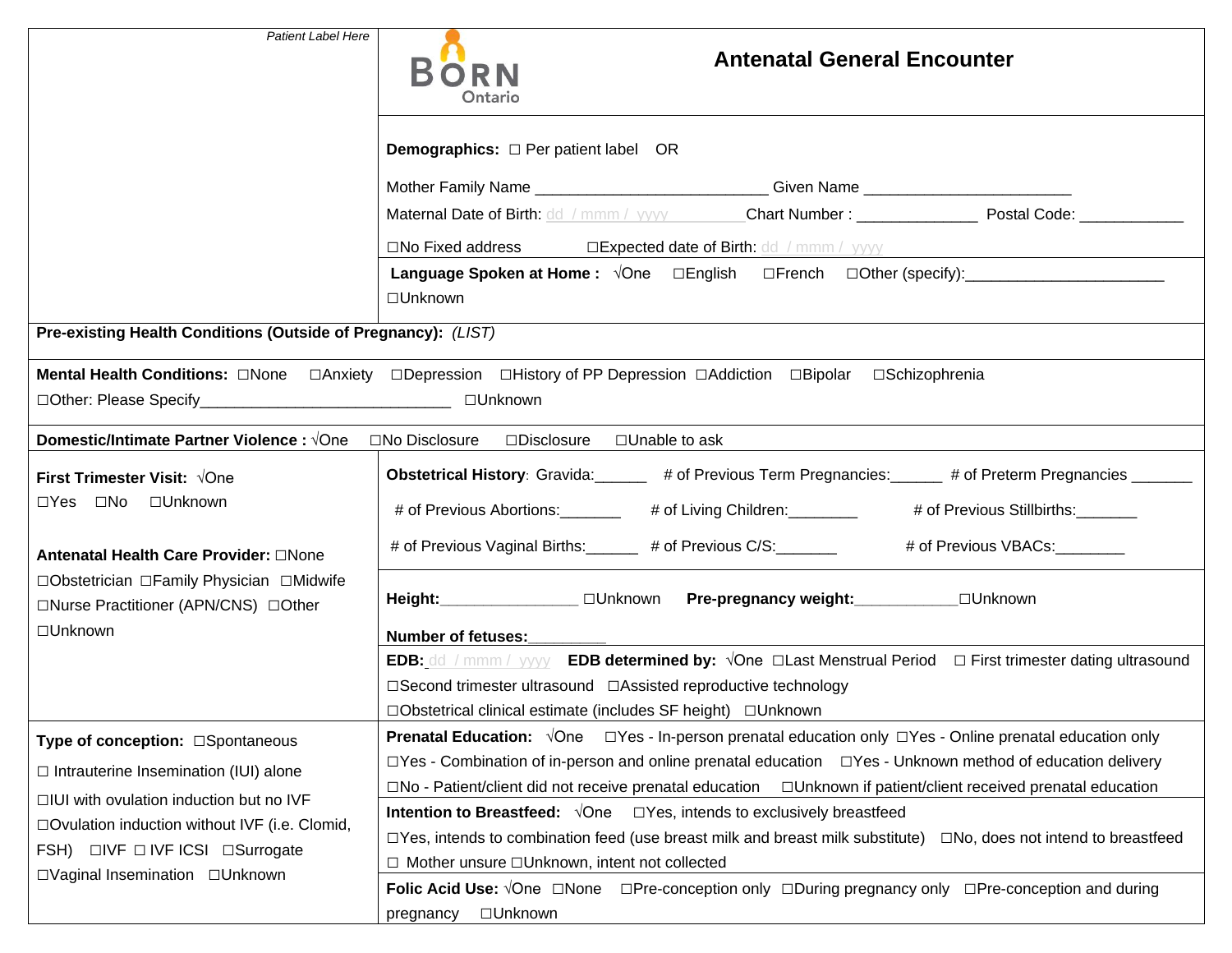| Was prenatal genetic screening offered, as indicated on the OPR? $\sqrt{O}$ ne $\Box$ Yes, screening was offered $\Box$ No, screening was not offered $\Box$ Counselled and<br>declined screening □ Unknown if screening was offered – no access to the OPR □ Unknown if screening was offered – other reason                                                                                                                                                                                                                                                                                                                                                                                                                                                                                                                                                                                                                                                                                                                                                    |                                                                                                                                                                                                                                                                                                                                                                                                                                          |  |  |
|------------------------------------------------------------------------------------------------------------------------------------------------------------------------------------------------------------------------------------------------------------------------------------------------------------------------------------------------------------------------------------------------------------------------------------------------------------------------------------------------------------------------------------------------------------------------------------------------------------------------------------------------------------------------------------------------------------------------------------------------------------------------------------------------------------------------------------------------------------------------------------------------------------------------------------------------------------------------------------------------------------------------------------------------------------------|------------------------------------------------------------------------------------------------------------------------------------------------------------------------------------------------------------------------------------------------------------------------------------------------------------------------------------------------------------------------------------------------------------------------------------------|--|--|
| <b>Smoking at First Trimester Visit:</b> $\sqrt{O}$ ne $\Box$ None $\Box$ < 10 cigarettes/day<br>$\square$ 10-20/day<br>$\square$ >20/day<br>□ Amount unknown<br>□Unknown<br>Resides with smoker at first trimester visit: $\sqrt{O}$ ne<br>$\Box Y$ es<br>$\square$ No<br>□Unknown                                                                                                                                                                                                                                                                                                                                                                                                                                                                                                                                                                                                                                                                                                                                                                              |                                                                                                                                                                                                                                                                                                                                                                                                                                          |  |  |
| □None □< 1 drink/month □1 drink/month □2-3 drinks/month □1 drink/week □More than 1 drink/week<br><b>Alcohol Exposure in Pregnancy: √One</b><br>$\Box$ Episodic excessive drinking (binging) $\Box$ Exposure prior to pregnancy confirmed, amount unknown $\Box$ Unknown<br>Cannabis Exposure in Pregnancy: √One □ Yes □ No<br>□Unknown<br>Drug and Substance Exposure in Pregnancy: □None □Amphetamines □Cocaine □Gas/Glue<br>□Hallucinogens<br>□Unknown<br>$\Box$ Opioids<br>$\Box$ Other                                                                                                                                                                                                                                                                                                                                                                                                                                                                                                                                                                       |                                                                                                                                                                                                                                                                                                                                                                                                                                          |  |  |
| Antenatal Exposure to Medication: ONone<br>OTC/Vitamins/Homeopathic: □Prenatal Vitamins (including folic acid) □ Probiotics □Anti-<br>emetics (OTC) $\Box$ Antihistamines (OTC) $\Box$ Herbal or homeopathic remedies $\Box$ Other over<br>the counter medications<br>Prescribed Medications: $\Box$ Amphetamines $\Box$ Antibiotics (NOT for GBS prophylaxis)<br>□Anticonvulsants (NOT for preeclampsia) □Anti-emetics □Antihistamines<br>□Antihypertensives □Anti-inflammatory □Antiretrovirals □Anti-rheumatic □Antiviral<br>□Cardiovascular □Chemotherapeutic Agents □Gastrointestinal agents /protein pump<br>inhibitors/H2 blockers □General anaesthetic □Insulin □Metformin □Opioids □ Opioid<br>agonist therapy (Select appropriate option): □Methadone □Buprenorphine monoproduct<br>(Subutex) $\Box$ Buprenorphine – naloxone (Suboxone) $\Box$ Slow-release morphine for opioid<br>use disorder □ Psychotropics □ Selective Serotonin Reuptake Inhibitors □ Thyroid<br>medications $\Box$ Other prescription<br>□Unknown prescription or OTC exposure | Infection & Pregnancy: □None<br>$\Box$ C-Difficile $\Box$ Chlamydia<br>□Gonorrhea<br>□ Group B Streptococcus<br>□Hepatitis A<br>□Hepatitis C □Herpes Simplex Virus □ HIV □ HPV<br>$\square$ Hepatitis B<br>□Seasonal Influenza □ Syphilis □ Trichomonas<br>□Methicillin-resistant staphylococcus aureus (MRSA)<br>□Suspected Chorioamnionitis □Urinary Tract Infection (UTI)<br>$\Box$ Viruses-other $\Box$ Other infections<br>□Unknown |  |  |
| Progesterone taken daily for spontaneous preterm birth prevention, any time after 16 weeks gestation<br>□Yes □No □Unknown<br>(Do NOT include if progesterone is used only in first trimester)<br>□No □Unknown<br>ASA (aspirin) taken daily for preeclampsia prevention, any time after 12 weeks' gestation<br>$\Box Y$ es<br>(Do NOT include if aspirin is used only in first trimester)                                                                                                                                                                                                                                                                                                                                                                                                                                                                                                                                                                                                                                                                         |                                                                                                                                                                                                                                                                                                                                                                                                                                          |  |  |
| Diabetes and Pregnancy: VOne<br>□None □Gestational Insulin □Gestational No Insulin □Type 1 □Type 2 - Insulin □Type 2 - No Insulin<br>□Type Unknown □ Declined Testing □Unknown<br>□Gestational Hypertension □ Preeclampsia □Pre-existing Hypertension with superimposed preeclampsia<br>Hypertensive Disorders of Pregnancy: <sub>None</sub><br>□HELLP syndrome<br>$\square$ Eclampsia<br>□Unknown                                                                                                                                                                                                                                                                                                                                                                                                                                                                                                                                                                                                                                                               |                                                                                                                                                                                                                                                                                                                                                                                                                                          |  |  |